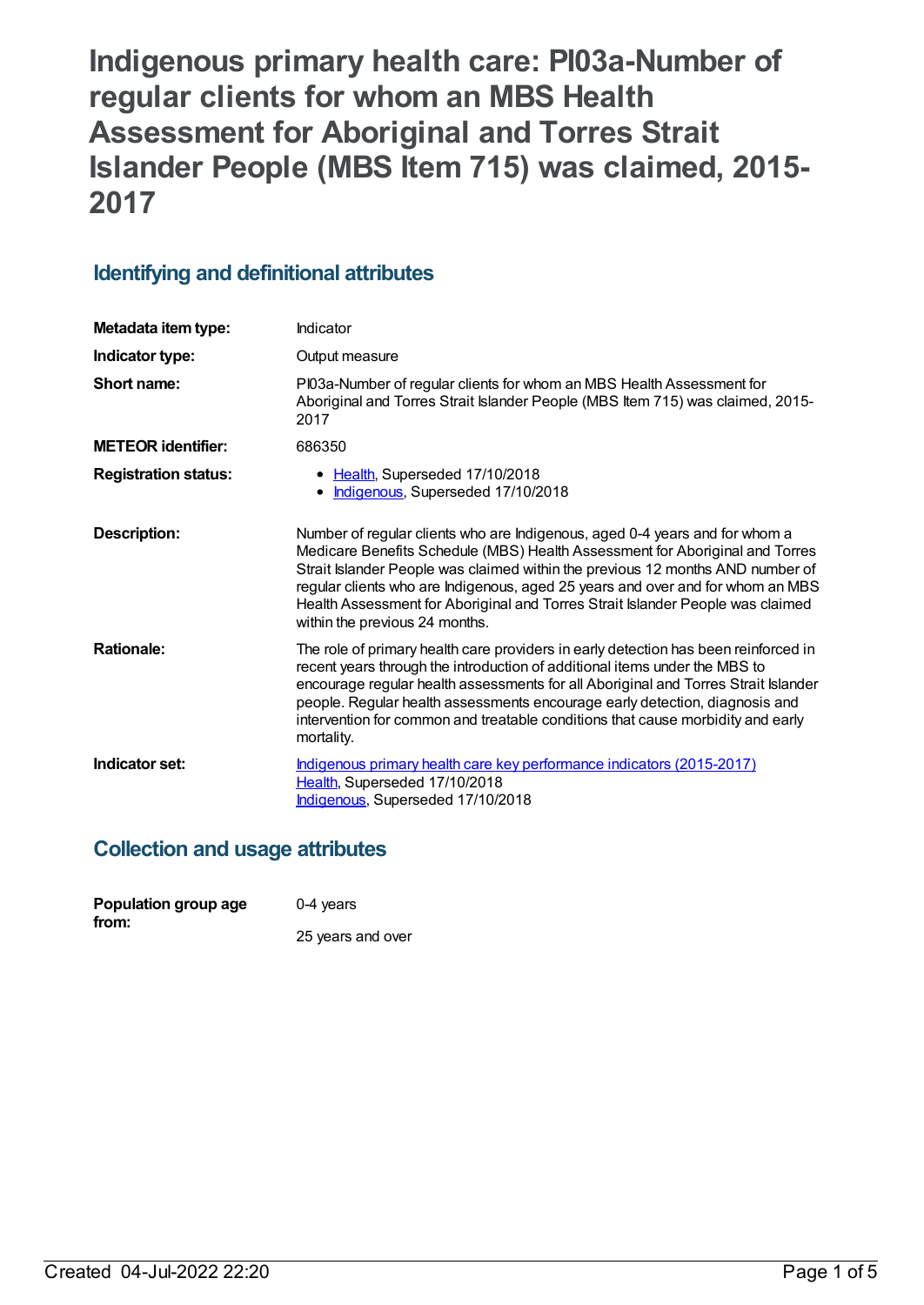| <b>Computation description:</b> | Count of regular clients who are Indigenous, aged 0-4 years and for whom an<br>MBS Health Assessment for Aboriginal and Torres Strait Islander People was<br>claimed within the previous 12 months AND count of regular clients who are<br>Indigenous, aged 25 years and over and for whom an MBS Health Assessment for<br>Aboriginal and Torres Strait Islander People was claimed within the previous 24<br>months.                                                                                                                                                   |
|---------------------------------|-------------------------------------------------------------------------------------------------------------------------------------------------------------------------------------------------------------------------------------------------------------------------------------------------------------------------------------------------------------------------------------------------------------------------------------------------------------------------------------------------------------------------------------------------------------------------|
|                                 | 'Regular client' refers to a client of an Australian Government Department of Health-<br>funded primary health care service (that is required to report against the Indigenous<br>primary health care key performance indicators) who has an active medical record;<br>that is, a client who has attended the Department of Health-funded primary health<br>care service at least 3 times in 2 years.                                                                                                                                                                   |
|                                 | MBS Health Assessment for Aboriginal and Torres Strait Islander People<br>(MBS Item 715): A health assessment specifically available to all people of<br>Aboriginal and Torres Strait Islander descent which can be used for health<br>assessments across the age spectrum. The health assessment includes the<br>assessment of a patient's physical health, and psychological and social well-being.<br>It also assesses whether preventive health care and education should be offered to<br>the patient, to improve that patient's health and well-being (DoH 2013). |
|                                 | Presented as a number.                                                                                                                                                                                                                                                                                                                                                                                                                                                                                                                                                  |
|                                 | Calculated separately for regular clients aged 0-4 years and 25 years and older.                                                                                                                                                                                                                                                                                                                                                                                                                                                                                        |
| <b>Computation:</b>             | Numerator only                                                                                                                                                                                                                                                                                                                                                                                                                                                                                                                                                          |
| Numerator:                      | Calculation A: Number of regular clients who are Indigenous, aged 0-4 years<br>and for whom an MBS Health Assessment for Aboriginal and Torres Strait Islander<br>People (MBS Item 715) was claimed within the previous 12 months.                                                                                                                                                                                                                                                                                                                                      |
|                                 | Calculation B: Number of regular clients who are Indigenous, aged 25 years and<br>over and for whom an MBS Health Assessment for Aboriginal and Torres Strait<br>Islander People (MBS Item 715) was claimed within the previous 24 months.                                                                                                                                                                                                                                                                                                                              |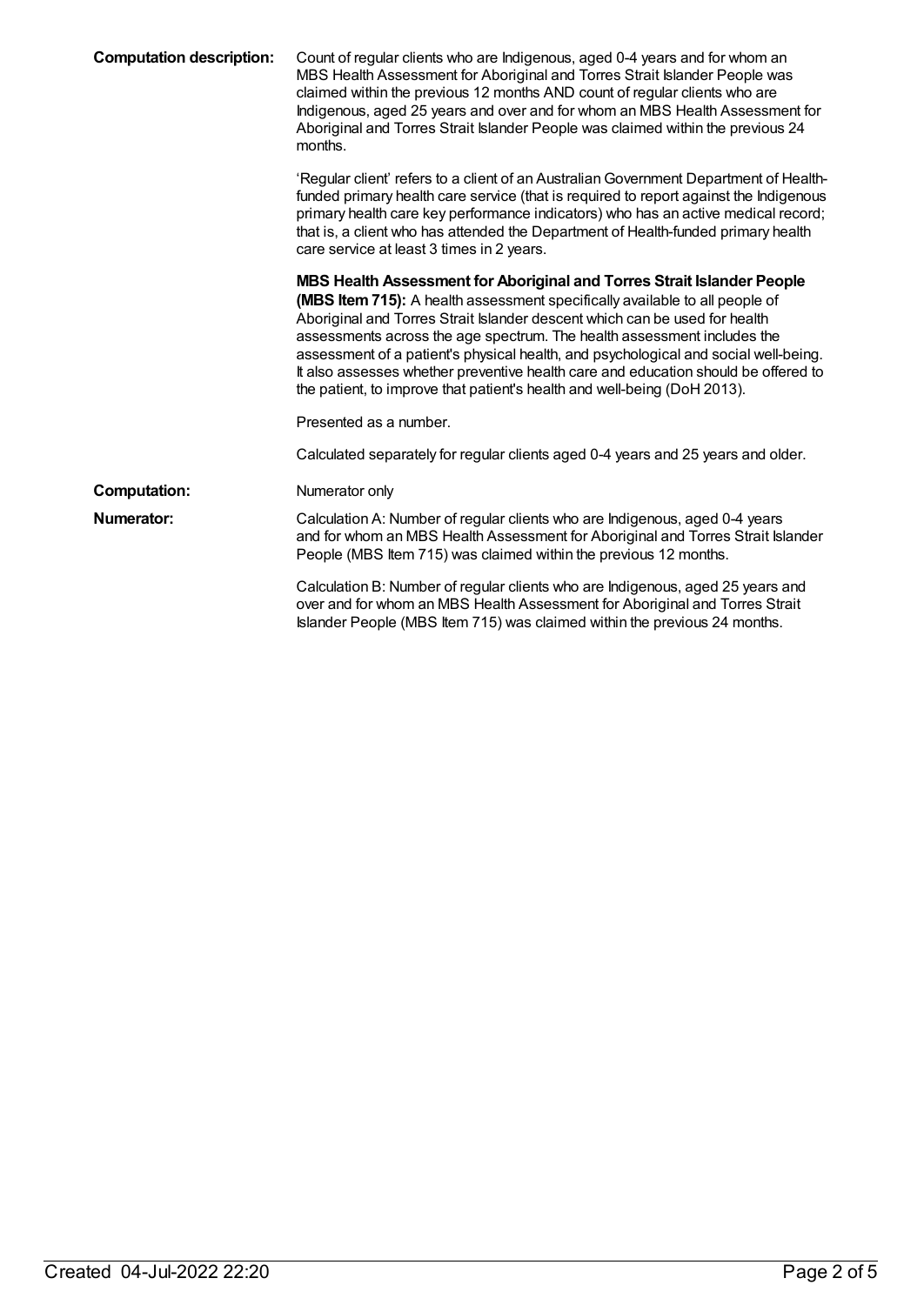[Person—age,](https://meteor.aihw.gov.au/content/303794) total years N[NN]

**Data Source**

[Indigenous](https://meteor.aihw.gov.au/content/430643) primary health care data collection

**NMDS / DSS**

[Indigenous](https://meteor.aihw.gov.au/content/686603) primary health care NBEDS 2017–18

#### **Data Element / Data Set**

[Person—MBS](https://meteor.aihw.gov.au/content/504933) Health Assessment for Aboriginal and Torres Strait Islander People (MBS Item 715) indicator, yes/no code N

**Data Source**

[Indigenous](https://meteor.aihw.gov.au/content/430643) primary health care data collection

**NMDS / DSS**

[Indigenous](https://meteor.aihw.gov.au/content/686603) primary health care NBEDS 2017–18

#### **Data Element / Data Set**

[Person—Indigenous](https://meteor.aihw.gov.au/content/602543) status, code N

**Data Source**

[Indigenous](https://meteor.aihw.gov.au/content/430643) primary health care data collection

**NMDS / DSS**

[Indigenous](https://meteor.aihw.gov.au/content/686603) primary health care NBEDS 2017–18

#### **Guide for use**

The implementation start date for this data element in the Indigenous primary health care NBEDS 2017-18 is 1 December 2017.

#### **Data Element / Data Set**

[Person—regular](https://meteor.aihw.gov.au/content/686291) client indicator, yes/no code N

**Data Source**

[Indigenous](https://meteor.aihw.gov.au/content/430643) primary health care data collection

**NMDS / DSS**

[Indigenous](https://meteor.aihw.gov.au/content/686603) primary health care NBEDS 2017–18

#### **Guide for use**

The implementation start date for this data element in the Indigenous primary health care NBEDS 2017-18 is 1 December 2017.

#### **Disaggregation:** 1. Age:

- a) 0-4 years b) 25-34 years c) 35-44 years d) 45-54 years e) 55-64 years f) 65 years and over
- 2. Sex (for those 25 years and over):
- a) Male b) Female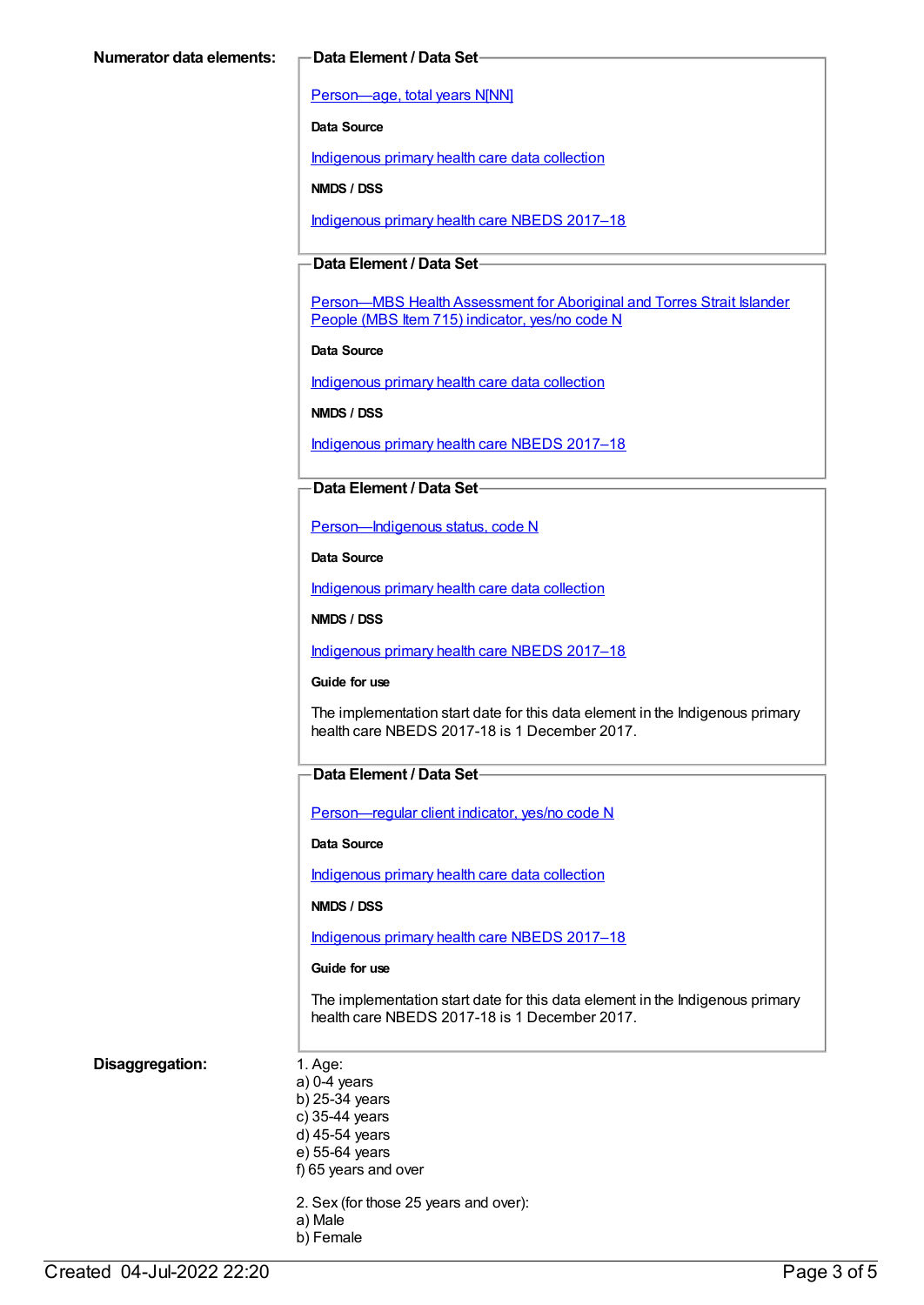| <b>Disaggregation data</b> |  |
|----------------------------|--|
| elements:                  |  |

#### **Data Element / Data Set**

[Person—age,](https://meteor.aihw.gov.au/content/303794) total years N[NN]

**Data Source**

[Indigenous](https://meteor.aihw.gov.au/content/430643) primary health care data collection

**NMDS / DSS**

[Indigenous](https://meteor.aihw.gov.au/content/686603) primary health care NBEDS 2017–18

### **Data Element / Data Set**

Person-sex, code X

**Data Source**

[Indigenous](https://meteor.aihw.gov.au/content/430643) primary health care data collection

**NMDS / DSS**

[Indigenous](https://meteor.aihw.gov.au/content/686603) primary health care NBEDS 2017–18

**Guide for use**

Only for those aged 25 years and over.

The implementation start date for this data element in the Indigenous primary health care NBEDS 2017-18 is 1 December 2017.

## **Representational attributes**

| <b>Representation class:</b> | Count   |
|------------------------------|---------|
| Data type:                   | Real    |
| Unit of measure:             | Person  |
| Format:                      | N[N(6)] |

#### **Indicator conceptual framework**

| <b>Framework and</b> | Effective/Appropriate/Efficient |
|----------------------|---------------------------------|
| dimensions:          |                                 |

## **Data source attributes**

|  | Data sources: |
|--|---------------|
|--|---------------|

**Data sources: Data Source**

[Indigenous](https://meteor.aihw.gov.au/content/430643) primary health care data collection

**Frequency**

6 monthly

**Data custodian**

Australian Institute of Health and Welfare.

## **Source and reference attributes**

**Submitting organisation:** Australian Institute of Health and Welfare

AustralianGovernment Department of Health